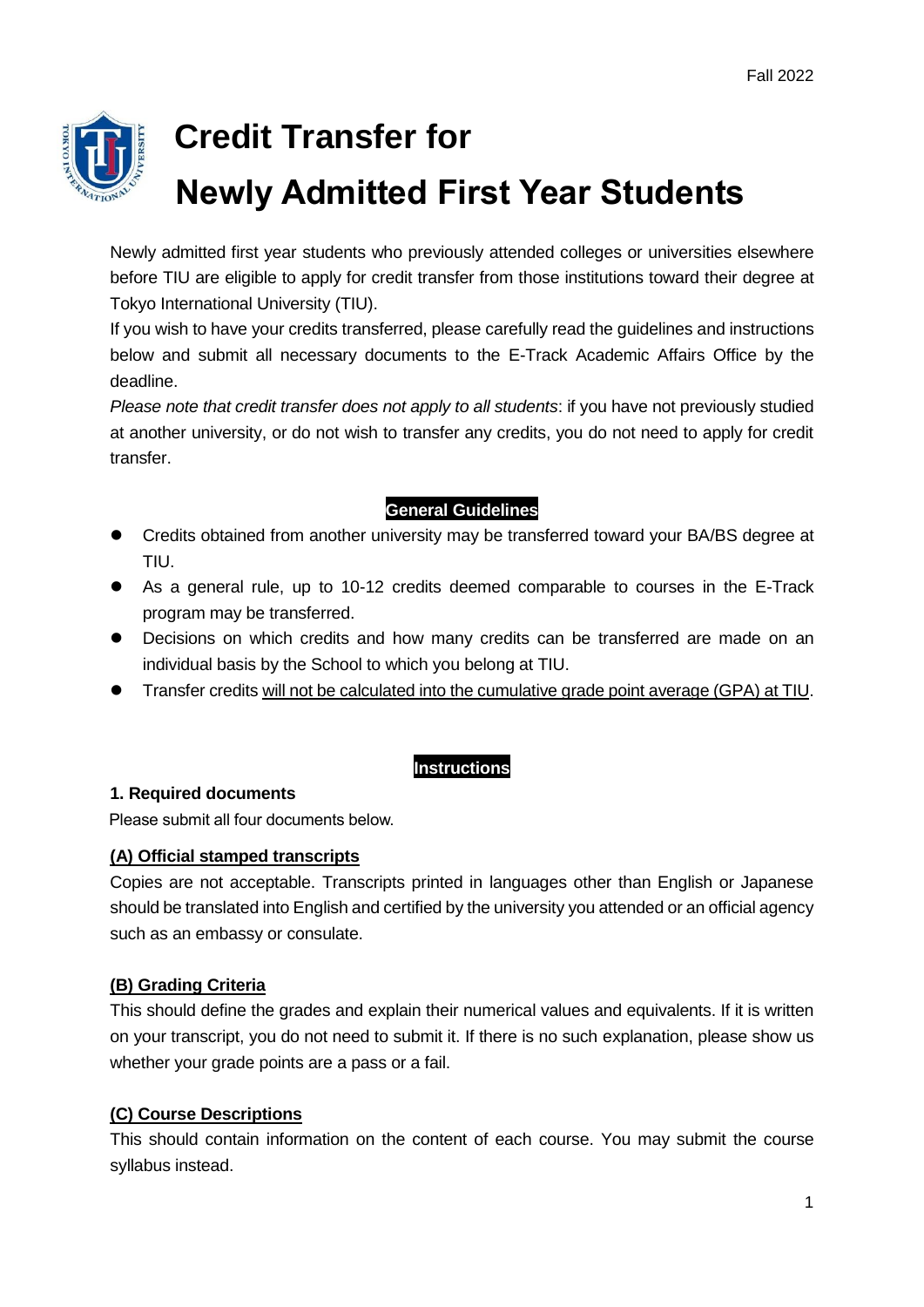#### **(D) Descriptions Stating "Definition of the Credit Hour"**

This should contain information on the total class hours for each course. "Direct faculty instruction" and "out-of-class student work" can be included in these hours.

Note: As for (B), (C), and (D), descriptions written in languages other than English or Japanese should be translated into English.

#### **Note:**

- As for (B), (C) and (D), descriptions written in languages other than English or Japanese should be translated into English.
- As for (B), (C) and (D), please refer to "Examples of documents for credit transfer"

#### **2. How to submit:**

Please submit the application form (page 3) and your transcript (A above) to the below address by mail. The other documents (B, C & D above) may be either submitted by e-mail or mail. Note:

- If the materials are written documents, please send us a copy of them. Transcripts must be originals.
- If the materials are on a website, please send us the site address. Alternatively, you can send us a copy of the web page with the relevant descriptions underlined or highlighted.
- If the materials are included in a comprehensive document, such us a Course Calendar, that covers all the university's degree and program requirements, course descriptions, and rules and regulations, please show us where the descriptions concerned are, or send us a copy of the pages concerned.

#### **3. Where to submit:**

| E-mail:  | etrack-academics@tiu.ac.jp             |
|----------|----------------------------------------|
| Address: | <b>E-Track Academic Affairs Office</b> |
|          | <b>Tokyo International University</b>  |
|          | 1-13-1 Matobakita, Kawagoe, Saitama    |
|          | 350-1197 JAPAN                         |

#### **4. Deadline:**

**July 8, 2022**

If you have any questions regarding credit transfer, please contact the E-Track Academic Affairs Office at [etrack-academics@tiu.ac.jp.](mailto:etrack-academics@tiu.ac.jp)

> E-Track Academic Affairs Office Tokyo International University